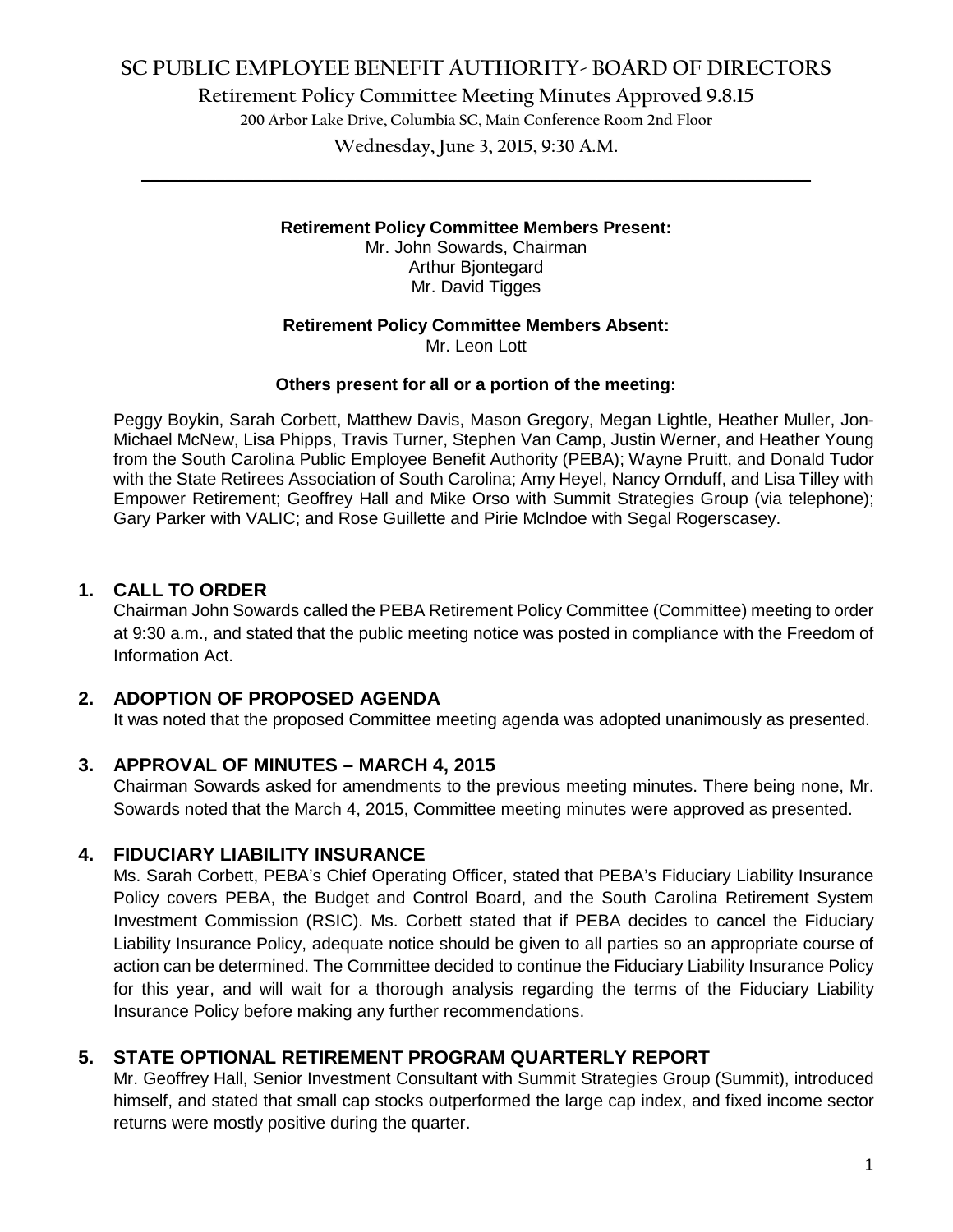**Retirement Policy Committee Meeting Minutes Approved 9.8.15**

**200 Arbor Lake Drive, Columbia SC, Main Conference Room 2nd Floor**

**Wednesday, June 3, 2015, 9:30 A.M. \_\_\_\_\_\_\_\_\_\_\_\_\_\_\_\_\_\_\_\_\_\_\_\_\_\_\_\_\_\_\_\_\_\_\_\_\_\_\_\_\_\_\_\_\_\_\_\_\_\_\_\_\_\_\_\_\_\_\_\_\_\_\_\_\_\_\_\_\_\_\_\_**

Mr. Hall reviewed the Optional Retirement Program (ORP) investment performance and stated that as of March 31, 2015, ORP total Plan assets were \$1.64 billion, with 55 percent of total assets being allocated to TIAA-CREF which has 16,994 participants, followed by VALIC with 22 percent of total assets and 9,319 participants.

Mr. Hall reviewed the compliance report cards for each ORP vendor, and stated that MassMutual and TIAA-CREF both have two funds on the watch list, and VALIC and MetLife both have one fund on the watch list. Mr. Hall added that no actions are recommended at this time.

Chairman Sowards thanked Mr. Hall for his report.

#### **6. DEFERRED COMPENSATION QUARTERLY REPORTS**

Mr. Pirie Mclndoe with Segal Rogerscasey, discussed recent market conditions including the decrease in unemployment from 5.6 percent to 5.5 percent for the quarter. Mr. McIndoe stated that world equity markets ended in the positive category for the quarter, and commodities ended in the negative category due to the general oversupply in the commodity areas.

Ms. Rose Guillette, Senior Consultant with Segal Rogerscasey, reviewed the Fund Evaluation Sheet for the quarter, and reported that all funds passed the benchmark criteria, with the exception of the BlackRock Inflation Protected Fund; the T. Rowe Price Mid Cap Value Fund; and the PIMCO All Asset Institutional Fund.

Ms. Guillette stated that the market value for the 401(k) Program was \$2.8 billion for the quarter, which represents an increase of \$43.8 million, comprised of \$47.3 million in investment gains. Ms. Gillette added that the 457 Plan was valued at \$933.6 million, which represents an increase of \$8.0 million, comprised of \$13.5 million in investment gains.

Ms. Guillette reported that Segal Rogerscasey conducted an onsite due diligence at the T. Rowe Price office in Baltimore, and received an update on six strategies including the Mid Cap Value Fund. Ms. Guillette advised that Segal Rogerscasey does not recommend a fund manager change at this time. In a response to a question from Chairman Sowards, Mr. Matthew Davis, Defined Contribution Manager, confirmed that Segal Rogerscasey's continued recommendation of T. Rowe Price is consistent with the Board's Investment Policy Statement.

Ms. Nancy Ornduff, with Empower Retirement, presented the first quarter Plan review summary. Ms. Ornduff stated that as of March 31, 2015, Plan assets increased by \$51.47 million, or 1.4 percent, and incoming rollovers to the plan have increased to \$14,135,432.47. Ms. Ornduff stated that the South Carolina Stable Value Fund remains healthy with a market to book ratio of 102.4 percent.

Ms. Ornduff reminded the Committee that the Modernization Project is part of the best practices recommendations which requires all participating employers to offer all features of the Program and adhere to standardized remittance and reporting requirements effective January 1, 2017. Ms. Ornduff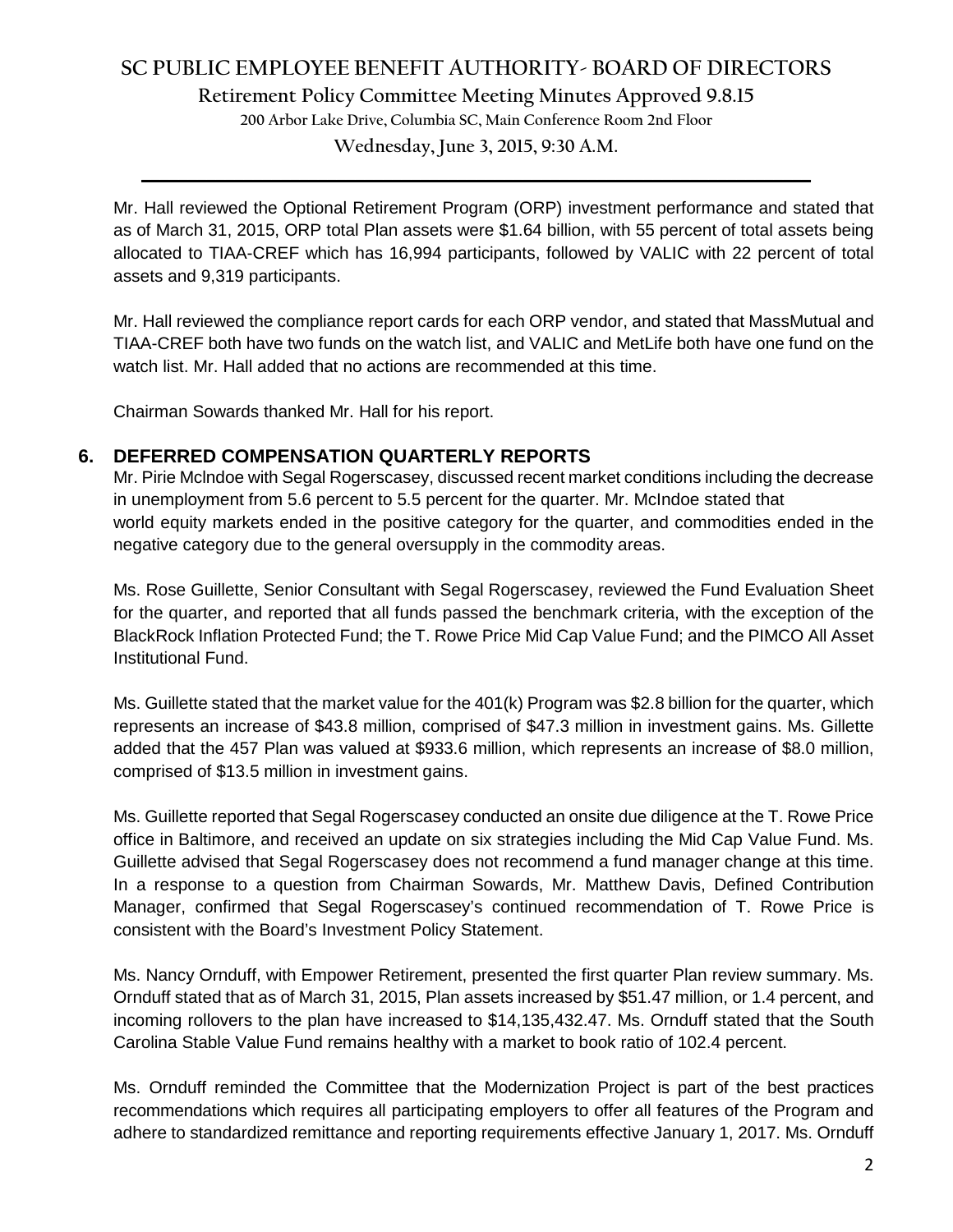**Retirement Policy Committee Meeting Minutes Approved 9.8.15**

**200 Arbor Lake Drive, Columbia SC, Main Conference Room 2nd Floor**

**Wednesday, June 3, 2015, 9:30 A.M. \_\_\_\_\_\_\_\_\_\_\_\_\_\_\_\_\_\_\_\_\_\_\_\_\_\_\_\_\_\_\_\_\_\_\_\_\_\_\_\_\_\_\_\_\_\_\_\_\_\_\_\_\_\_\_\_\_\_\_\_\_\_\_\_\_\_\_\_\_\_\_\_**

concluded her presentation by reporting that currently, 13 percent of the 633 employers participating in the Plan are completely compliant with the requirements.

Chairman Sowards stated that going forward, he would like to receive an update from each of the four ORP recordkeepers. It was suggested that one of the ORP vendors make a presentation to the Committee each quarter.

### **7. DEFERRED COMPENSATION FUND ADDITION RECOMMENDATIONS**

Mr. Davis stated that staff recommends the adoption of the full suite of SSgA Target Retirement Funds within the Deferred Compensation investment menu. Mr. Davis reviewed the five Target Date Funds (TDFs) that are currently available within the Program, and added that the proposed change would provide participants with additional flexibility to choose the single, most appropriate TDF.

In a response to a question from Chairman Sowards, Mr. Davis confirmed that the additional fund recommendations are consistent with the Board's Investment Policy Statement. It was noted that Segal Rogerscasey also concurs with the staff recommendations. Chairman Sowards stated that the adoption of the full suite of SSgA Target Retirement Funds within the Deferred Compensation investment menu will be recommended to the full Board for approval at the June 17, 2015, meeting.

#### **8. STRATEGIC PLANNING STATUS REPORT**

Ms. Corbett reviewed the PEBA Board Strategic Plan-Staff Action Plans related to the Retirement Policy Committee, and provided a progress report on each action item that will be completed by the end of 2015.

#### **9. COMMITTEE CHARTER OVERVIEW**

Mr. Justin Werner, PEBA's Legal Counsel, advised that legal staff has reviewed the Retirement Policy Committee Charter which was adopted in July 2014, and does not recommend any changes. The Committee agreed with staff's recommendation.

## **10. RETIREMENT POLICY LEGISLATIVE UPDATES**

Ms. Peggy Boykin, PEBA's Executive Director, reported that the dollar amount of PEBA's budget is the same in both House and Senate versions of the budget, and includes an \$8.3 million increase due to PEBA absorbing additional responsibilities that were previously performed by the Budget and Control Board.

Ms. Boykin advised that S.675 which is the PEBA Omnibus Bill that includes the fiduciary audit recommendations from both RSIC and PEBA, has passed the Senate and resides in the House, but has not been assigned to a sub-committee. Ms. Boykin stated that S.35 places a Constitutional Referendum on the ballot allowing the Other Post Employment Benefits (OPEB) Trust Funds to be invested in equities, and she expects this bill along with S.675 to be deferred to the next legislative year.